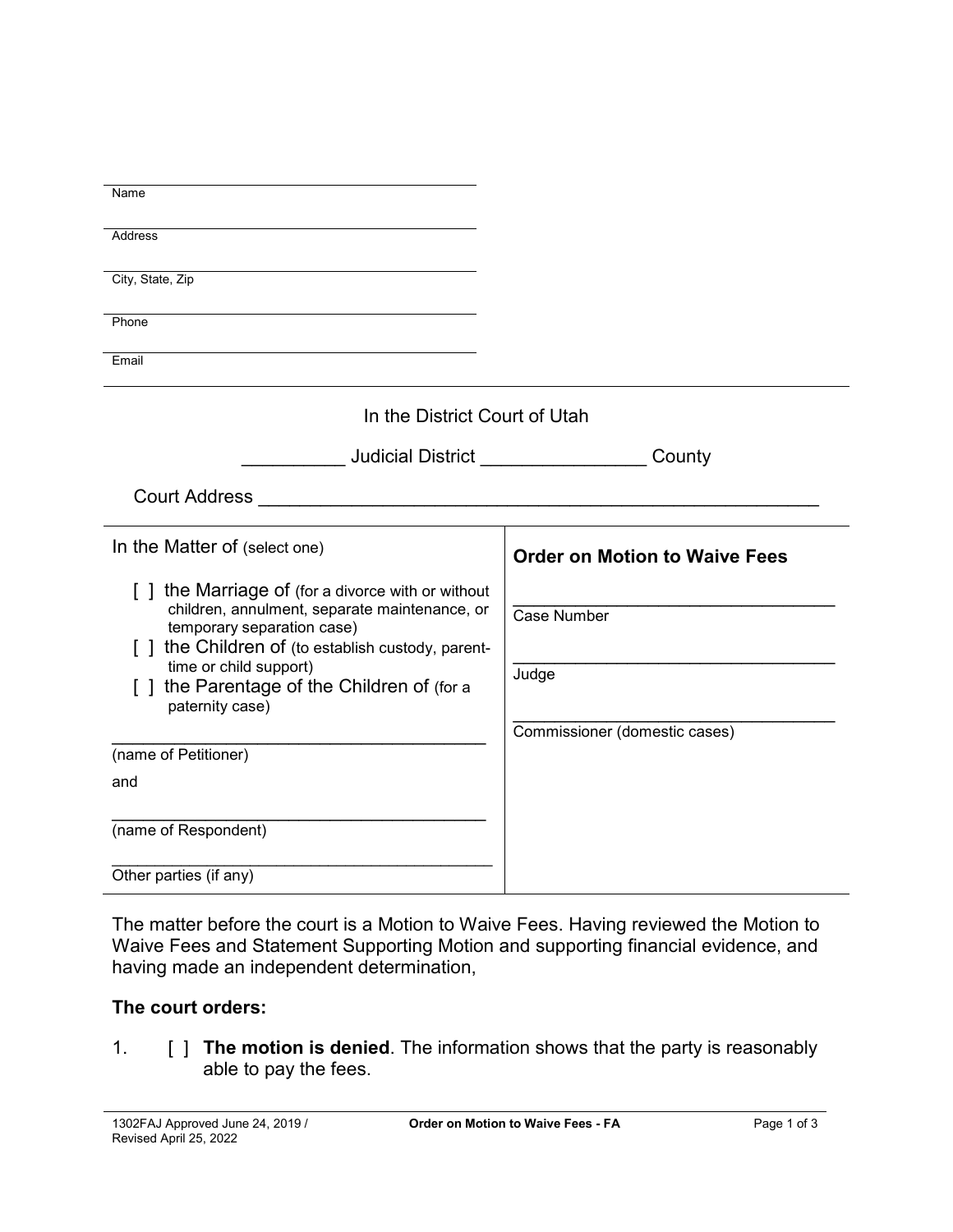- 2. [ ] **The motion is denied**. The party failed to provide the required information. The party may re-file the motion with the required information within 14 days.
- 3. [ ] **The motion is granted**. The following fees are waived. If the fee is waived in part, it is because the party is reasonably able to pay the balance.

| <b>Fee</b>                                                        | <b>Waived in</b><br><b>Full</b> | <b>Waived in Part -</b><br><b>Amount to be Paid</b> |
|-------------------------------------------------------------------|---------------------------------|-----------------------------------------------------|
| Filing fee                                                        | $\mathsf{L}$                    |                                                     |
| OCAP fee                                                          | $\perp$                         |                                                     |
| Divorce classes<br>education class fees<br>orientation class fees | $\perp$<br>$\Box$               |                                                     |
| Vital stats fee – divorce certificate or report of<br>adoption    | $\Box$                          |                                                     |
| Fee to have papers served within Utah                             | $\mathbf{L}$                    |                                                     |
| Other (Describe.)                                                 |                                 |                                                     |

- 4. Any fees not waived must be paid within 30 days or the case may be dismissed.
- 5. This order is subject to review and amendment as long as the court has jurisdiction of the case.

Judge's signature may instead appear at the top of the first page of this document.

Date

Signature ►

## **Notice to the Moving Party**

If the fee waiver was denied because the judge found **you are reasonably able to pay** (paragraph 1 is marked), and you:

- have lost your source of income;
- have unaccounted expenses limiting your ability to pay;
- will suffer immediate irreparable harm if the action is delayed; or
- would lose the opportunity to file the case because of the delay,

Judge

<u> 1989 - Johann Barn, mars ar breist bestjoerde te gemeente kommen.</u>